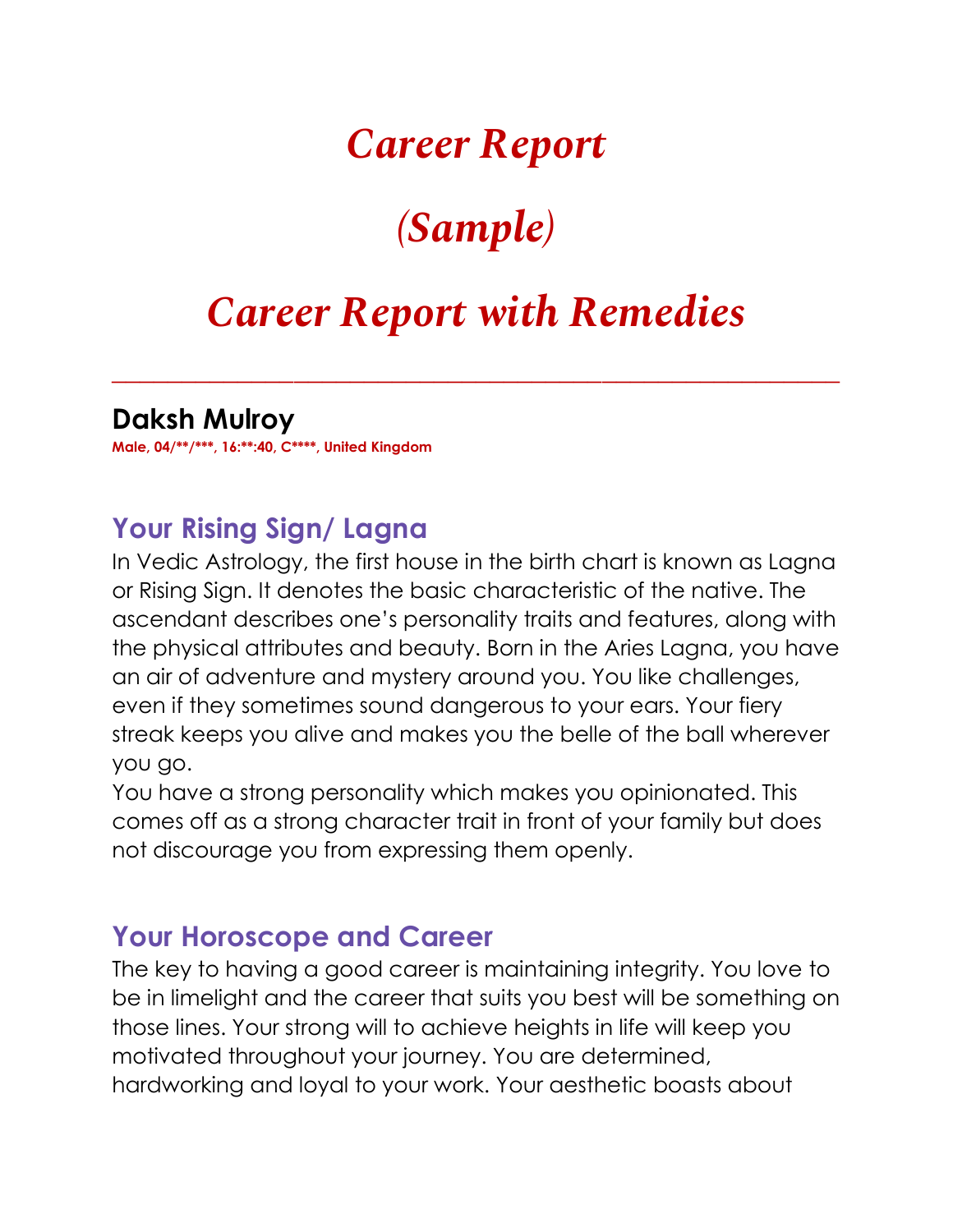confidence and strong willpower. Your ambitious attitude will help you achieve a lot more than you anticipated in life. You are a great friend to all those who are in dire need of support. But when it comes to vengeance, you will no stone unturned. Your thought process will wither move eyebrows or mountains, but will not let you sit back and look at like an audience member.

Your 10th lord of profession Mars is placed in the 6th house and is debilitated (adverse) in the horoscope. By virtue of the improved position of Mars in D-9 chart, the adverse effects have been minimized to an extent. But on the other hand, the Mercury-Ketu conjunction with Mars in the 6th house of service indicates that your life shall not be free from enemies who will give you a hard time when the situation is already way too challenging for you.

 You shall rise in life through constant hard work and sensible planning. Your ability to cut through the competition and manipulate people around you would provide you with an upper edge over everyone else.

### **Positive And Negative Outlook with respect to your Kundli**

With Saturn aspecting 10th house of Profession and own sign of retrograde Jupiter, you shall always remain dissatisfied with your growth. Despite the constant success at the work front, you will have a hard time coping up with all of it. You might take all the success to your head which could prove to be a problem.

You love money and the advantages it brings with itself, but you tend to take the acquisition of money as a challenge and this often leads to deviate from set targets. If you can restrain yourself from this success shall be surely on your way.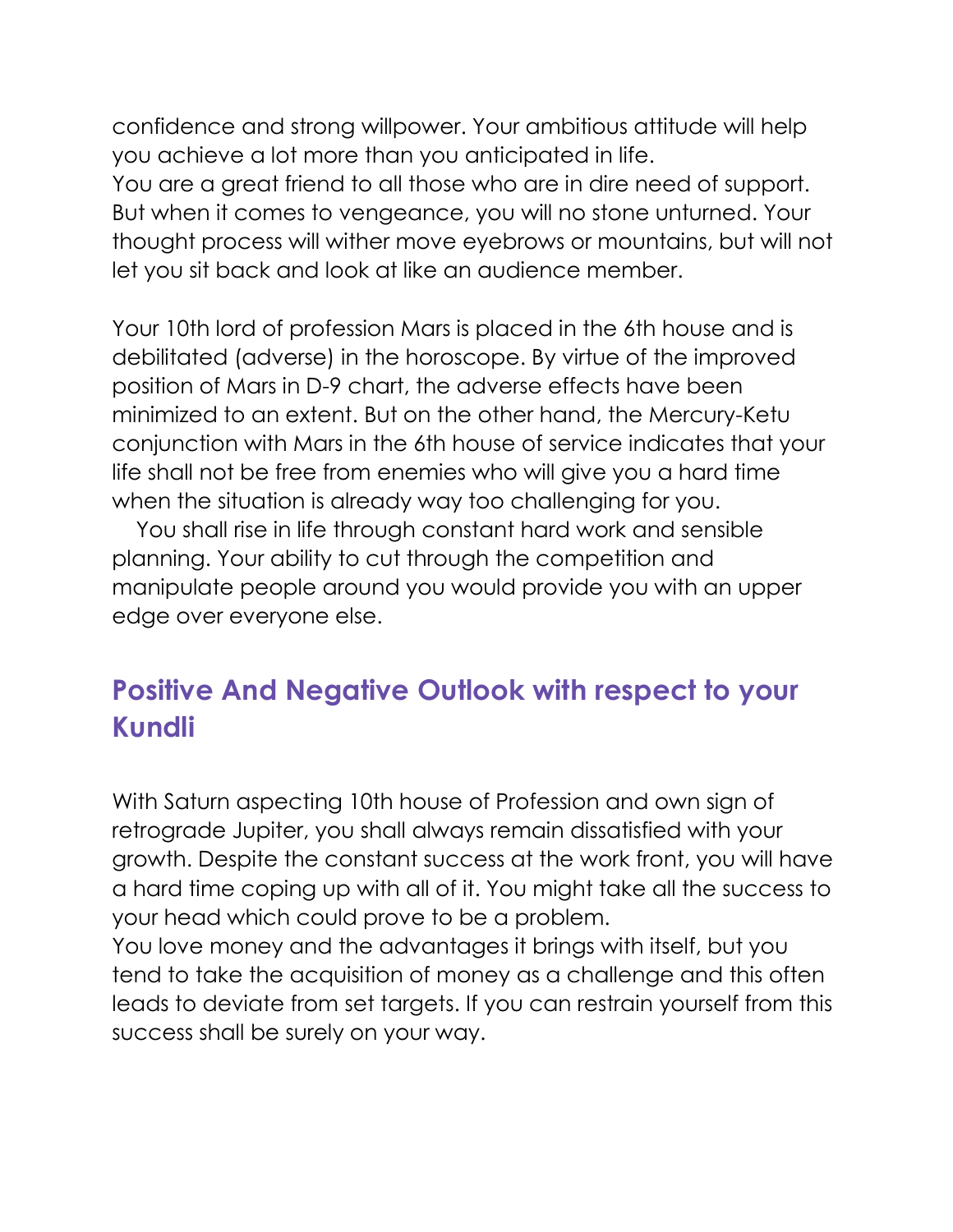#### **Favourable Career for you**

With Saturn-Venus combination in Taurus sign and aspect of these on the 10th house, you shall have a promising career as a mechanical engineer. Further, astrological implications present in your chart indicate that you have better prospects in service until the 36th year of age. After this, self-employment is a better option for you. Service or Business in cable manufacturing and related items, electronic peripherals or items, plastics or export of metal artefacts may yield profitable returns to you.

#### **Career Obstacles & Problems**

You cannot be a slave to anybody. Because of this quality, you will not take up a job which involves subordination in its true meaning. You cannot be a 'yes master' even to your boss.

Self-respect and dignity are foremost for you. Any adverse comment on this jolts you down to tackle the things. You are a person who has risen in life from bottoms. There is no sheer luck for you. You will rise gradually with age. Stability in the professional sphere shall be there by 42nd year of age.

#### **Dasha Analysis with respect to your career**

The first half of 2019 would find you under the influence of Mars with planet Venus in the sub-period. As soon as January starts you, will start feeling a shift in the atmosphere. As per your Dasha Analysis, your enthusiasm and confidence will be on an all-time high. You will be riding high on your horse and taking all decisions will excellent vigour.

With the change in your mood, you will start experiencing great things happening for you at your workplace. The onset of the third month of the year will steer you towards a bright future. You will become open to risky ideas and champion endeavours that require calm. This might become dangerous for you because there might be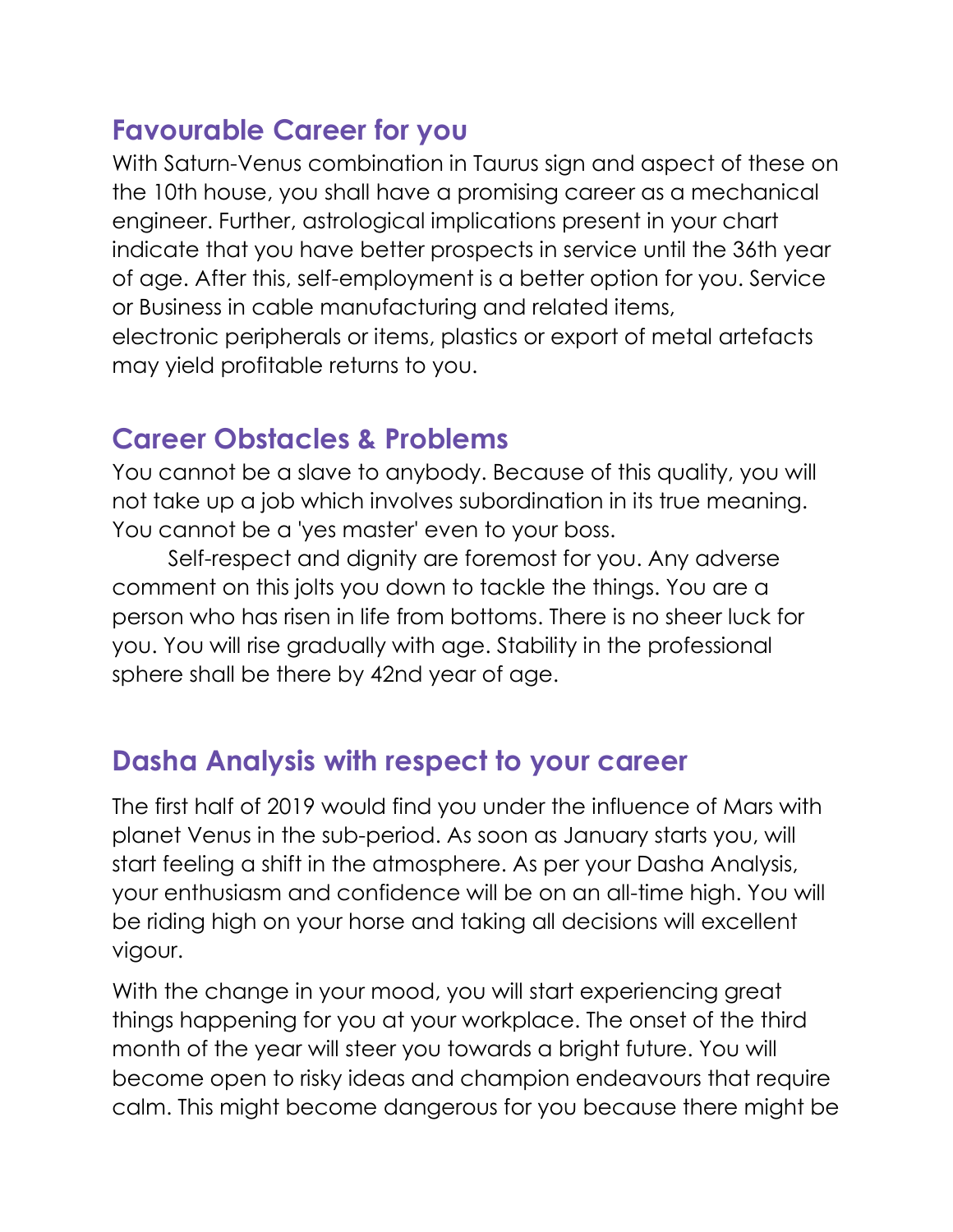people eyeing you deliberately so that even a little slip of character will land you in trouble with the authorities. The period of Mars will get to your head and trigger challenging situations. In order to stay in the game, you will have to work hard when you are at work and keep it that way when you reach home.

With Saturn transiting over your 10th house and Rahu- Ketu axis influencing 5th and 11th houses of your birth chart, you will have to be extra cautious to not do anything that might have an adverse effect on your career. Try to stick to the basics and work your way up through the corporate ladder. If you are not careful enough, the chance of you jeopardising your career is high.

The mid of the year for Career is going to keep you restless. You will be in high spirits and will keep looking for new stuff to do. The possibilities for a new job are high in this period are there too. Do not allow your past inhibitions to take charge and mess up things for you. Instead, run wild and free. Take chances and do not think about taking up new hobbies if you are only going to leave them in the middle of nowhere.

Your goals for the year are set in stone, which will determine your course of action. The place where you are in life right now demands stability in life. If you do not get to live life with a stable income and job, you will start hyperventilating and taking up meagre jobs to suffice for that one big break. The end of the year will be fruitful in this case and lead you up in your career. You will start venturing out more and take good advantage of all the business career for you. Your knack for success will keep you determined to attain your goals, however, every great task requires great force. Persuade yourself to make use of all the brilliant opportunities that will come knocking at your door as soon as the year comes to an end.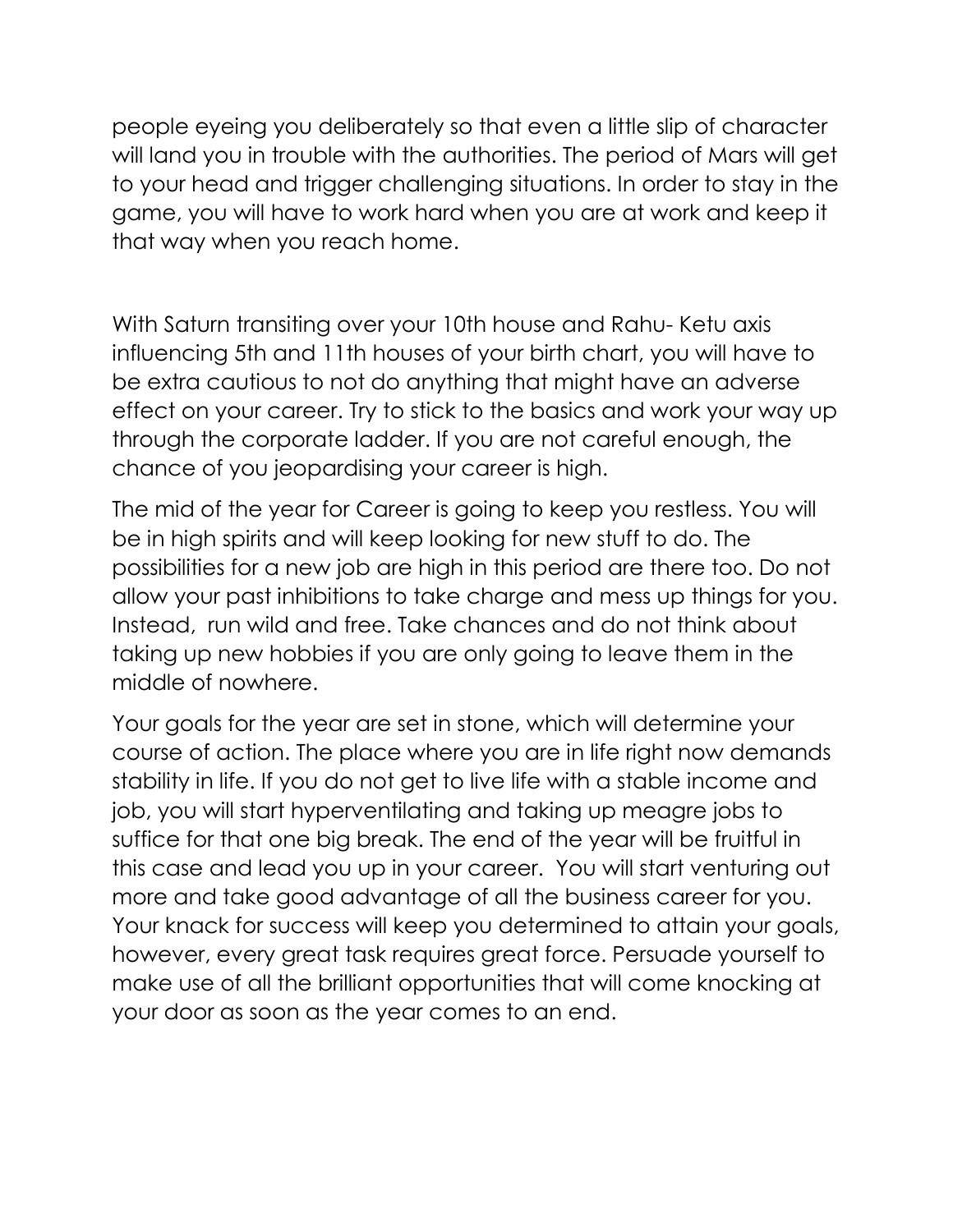### **Your Question :**

#### **When will I get a job?**

In your chart, 7th lord is conjunct with Lagna lord and destiny lord in the house of destiny.

This is a wonderful Yoga for having a promising career. This combination also makes you fortunate to earning great throughout your life.

In your relations, you are an extremist, which could prove to be a problem in your work relations. You might have a hard time focussing on what you ought to say because you have a knack for being honest in your dealings. When you disagree about something, you make it a point to let everyone know what is wrong with it that you disapprove.

It is the presence of Shakat Yoga in your chart because of which you might have to face obstructions in getting a good job.

Whenever a job offer would come it might get thrown off the ledge because of this. Your mind takes time to process what's right and what's wrong, but that does not mean that you would take ages to come to a conclusion. If you like something, make it known. Grab the opportunity that you deem perfect for you and do not overthink. In spite of Shakat Yoga, the favourable transit of Jupiter shall prove instrumental in adding pace to career development in 2019. After 2018 till 5th November 2019, the Career Yoga is active. In April 2019 and after 5th November 2019 it shall get levelled up and provide better and more fruitful jobs to you, so keep your eyes peeled at what's about to come.

**In a nutshell, the stronger possibility of getting a job has already started in October 2018. In 2019 there is a possibility of getting a great job but after that also the Yogas won't get deactivated and you can easily find something that you fancy.**

**The other stronger possibility of expecting a career change will be in**